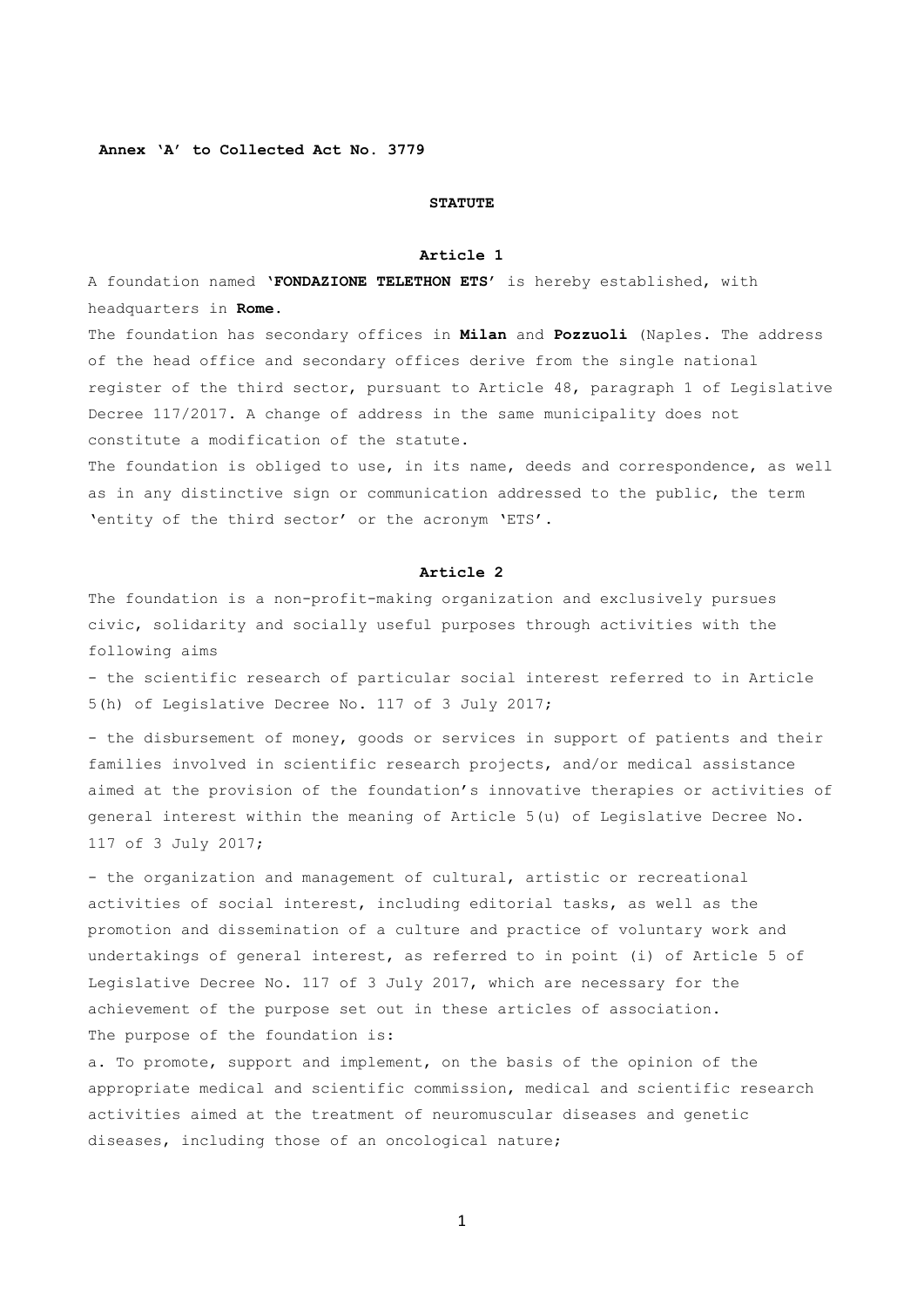b. To disseminate knowledge to the public about the social issues surrounding genetic diseases, as well as the scientific research activities conducted and the results achieved;

c. To promote and support technological research aimed at developing aids that promote the autonomy of patients suffering from neuromuscular and genetic diseases.

The foundation may carry out all activities in the general interest, in Italy and abroad, that are necessary for the achievement of the purpose set forth in this article, as well as others, provided that these are secondary and instrumental to the aforesaid ones of general interest, in accordance with the criteria and limits set forth in Ministerial Decree No. 107 of 19 May 2021. These undertakings will be better identified by the board of directors based on the contents of the aforementioned ministerial decree.

The necessary activities also include fundraising ones under Article 7 of Legislative Decree No. 117 of 3 July 2017.

In particular, by way of example, the foundation may:

- Promote fundraising, through donations, subscriptions, bequests or by any other means, including in connection with celebrations, anniversaries or awareness-raising campaigns;

- Promote fundraising in an organized and continuous manner, including by means of solicitation to the public or through the sale or provision of goods or services of modest value, using its own resources and those of third parties, including volunteers and employees, in compliance with the principles of truthfulness, transparency and fairness in relations with supporters and the public, in accordance with guidelines to be adopted by decree of the Minister of Labour and Social Policies pursuant to Article 7 of Legislative Decree No. 117 of 3 July 2017;

- Conduct research activities through universities, other entities and other foundations. In this case, relations between the foundation and the latter shall be governed by specific agreements that shall regulate, in particular, the guidelines for the activities to be carried out at the entities to which the research is entrusted and the terms between the foundation and the entity for the provision of collaboration, in addition to consultancy, assistance, service, support and promotion relating to the activities, as well as the procedures for the use of research, technical and administrative staff. These arrangements will also determine the assignment of assets, structures and facilities necessary for carrying out the research activities, and the forms of funding through the contribution of other public and private institutions;

- Manage research activities by organizing and administering laboratories and research centres in person, managing funding allocated to research projects,

 $\overline{2}$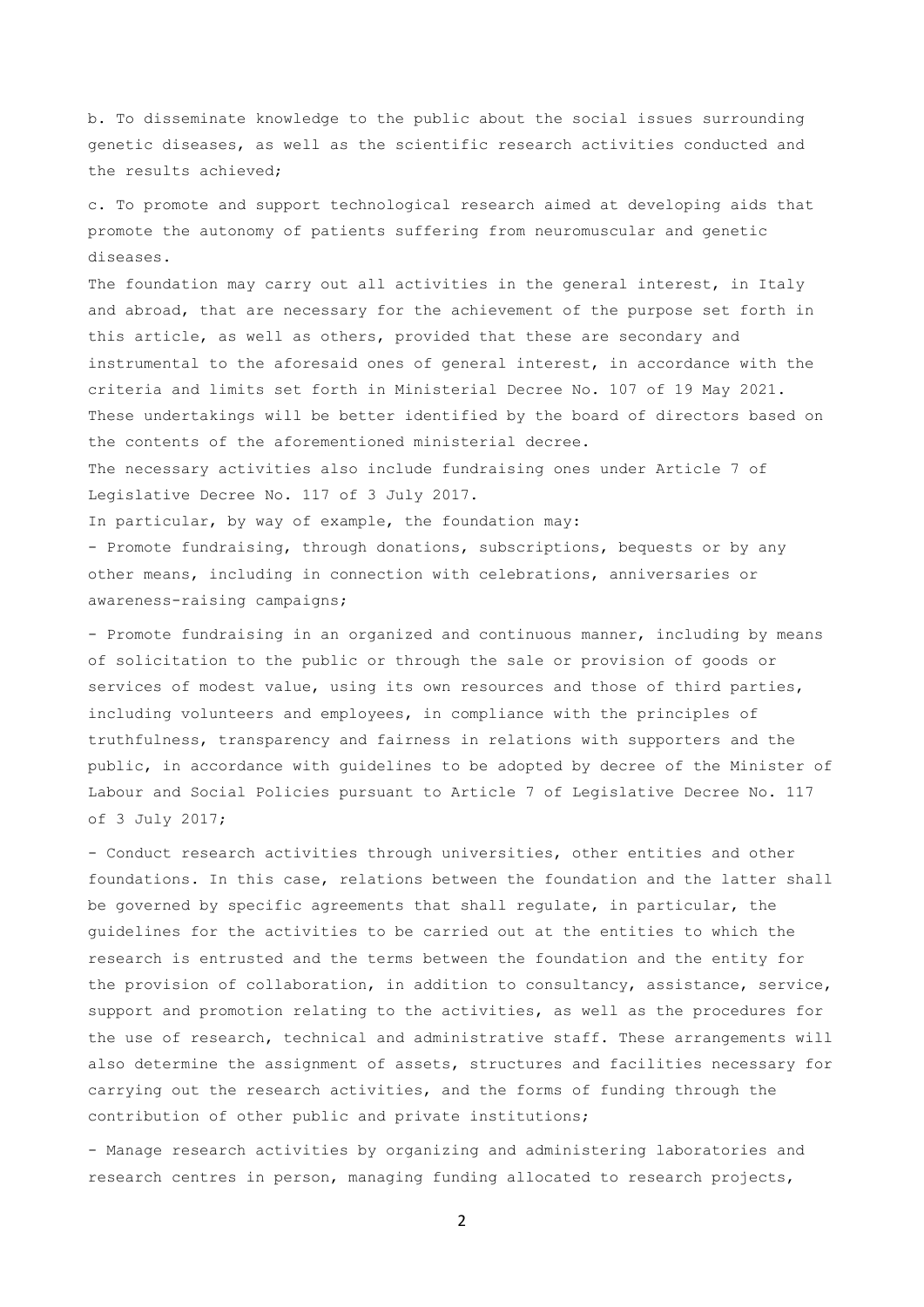granting research and study scholarships to Italian and foreign doctors and researchers through public tenders, supporting very high-profile projects and carrying out any instrumental and/or related activities;

- Subsidize, support, create or participate in the establishment of any association, institution, foundation or body, including corporate ones, with similar purposes;

- Publish texts, documents, periodicals or scientific journals and use communication channels with the aim of disseminating and deepening research activities into scientific and social issues related to genetic diseases, as well as offering a range of useful services for users, including comprehensive answers on drugs, research, innovative treatments, hospitals of excellence and other related topics;

- Provide training for students and refresher courses for school teaching staff at all levels, especially through organizing courses, seminars and conferences and producing informational, educational and teaching material;

- Develop collaborations with public health institutions and pharmaceutical companies, according to the competencies and responsibilities of each, to translate the results of funded research into treatments and drugs that can be used by patients, despite the rarity of the diseases;

- Acquire, own, manage and lease both movable and immovable property, if necessary, in order to support the temporary residential needs of patients and their families involved in scientific research projects and/or medical assistance aimed at the provision of the foundation's innovative therapies;

- Enter into contracts, understandings and agreements with institutions, bodies, associations, organizations and commercial companies.

#### **Article 3**

The foundation's assets consist of:

# **a) the donated assets as stated in the deed of association;**

**b)** contributions or donations received from the state, the European Union or other public or private entities, including non-profit organizations, to increase the foundation's assets;

**c)** funds collected from legal (public or private) or natural persons, including by public subscriptions duly authorized by law and which are intended to increase the assets;

**d)** movable and immovable property which comes to the foundation by way of inheritance, legacy or donation or any other title and which is allocated to the assets;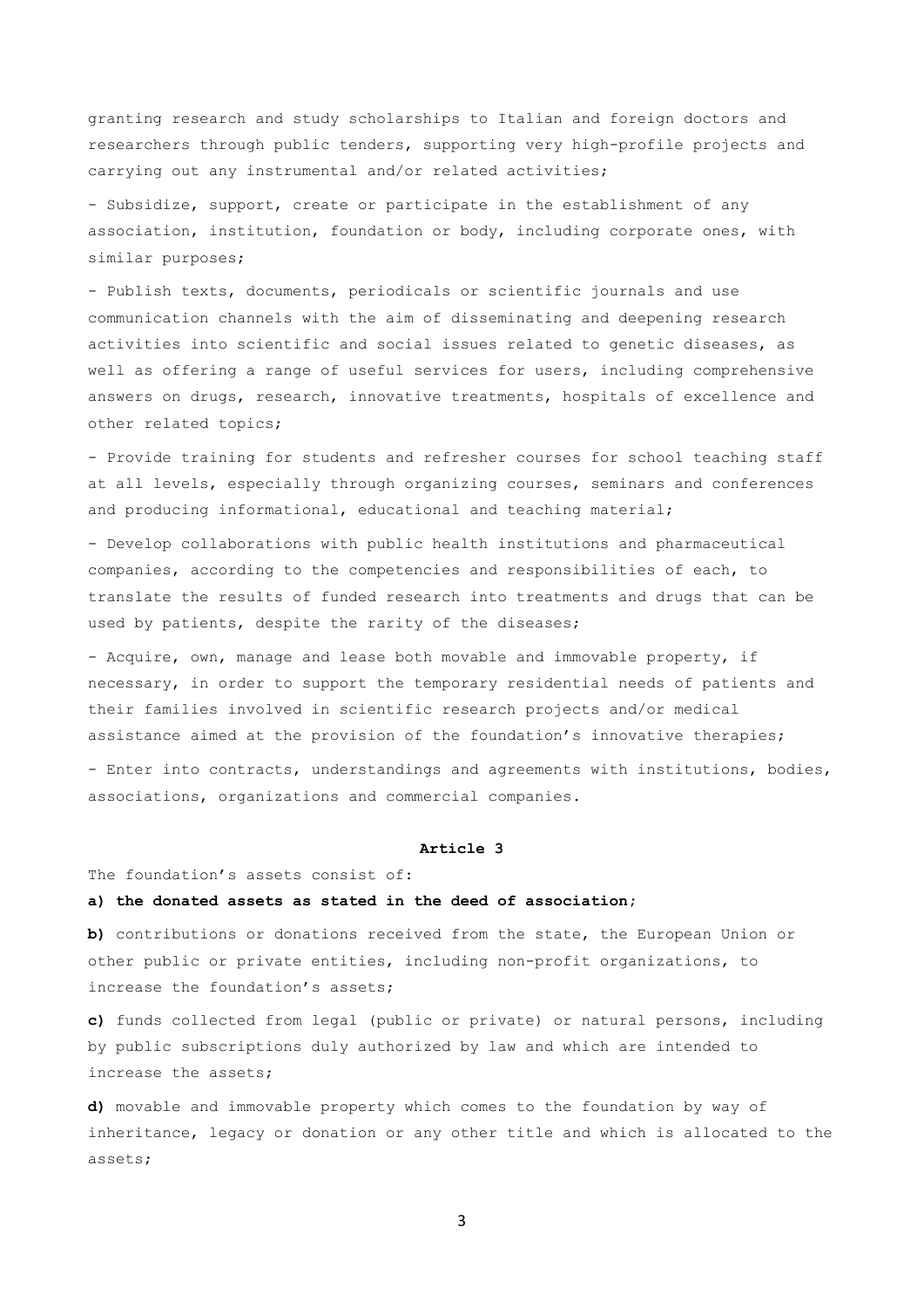**e)** the sums withdrawn from income, referred to in Article 4 below, that the board of directors, by means of its own reasoned resolutions, decides to allocate to increase the foundation's assets.

The foundation is obliged to use its assets, including any proceeds, income and revenue, however denominated, to carry out its statutory activities for the exclusive pursuit of civic, solidarity and socially useful purposes.

## **Article 4**

For the fulfilment of its tasks, the foundation provides:

# **a) income from the assets referred to in Article 3;**

**b)** sums received by the foundation from other bodies or private individuals interested in its purposes;

**c)** sums collected through fundraising under Article 7 of Legislative Decree No. 117 of 3 July 2017;

**d)** sums – arising from the sale of parts of its assets – which are allocated, by reasoned resolution of the board of directors, for use other than to increase its assets;

**e)** any sums received by the foundation as a result of entrepreneurial or commercial activities, the proceeds of which will be allocated to the pursuit of the foundation's statutory activities for the exclusive pursuit of civic, solidarity and socially useful purposes.

In order to carry out its activities, the foundation disposes of income received for any reason whatsoever, in addition to operating surpluses and any profits and proceeds of its assets as well as any other that, for any reason whatsoever, becomes part of its assets, expressly forbidding the distribution, even indirectly, of operating profits and surpluses, funds and reserves however denominated to founders, employees and collaborators, directors and other members of the corporate bodies.

### **Article 5**

The organs of the foundation are: - the president of the foundation;

- 
- the vice-president;
- the board of directors;
- the secretary general, if appointed;
- the medical-scientific commission;
- the controlling body.

Each office is free of charge, except for the remuneration of the controlling and supervisory bodies and the tokens for participation in the meetings of the medical-scientific commission, and without prejudice to the reimbursement of any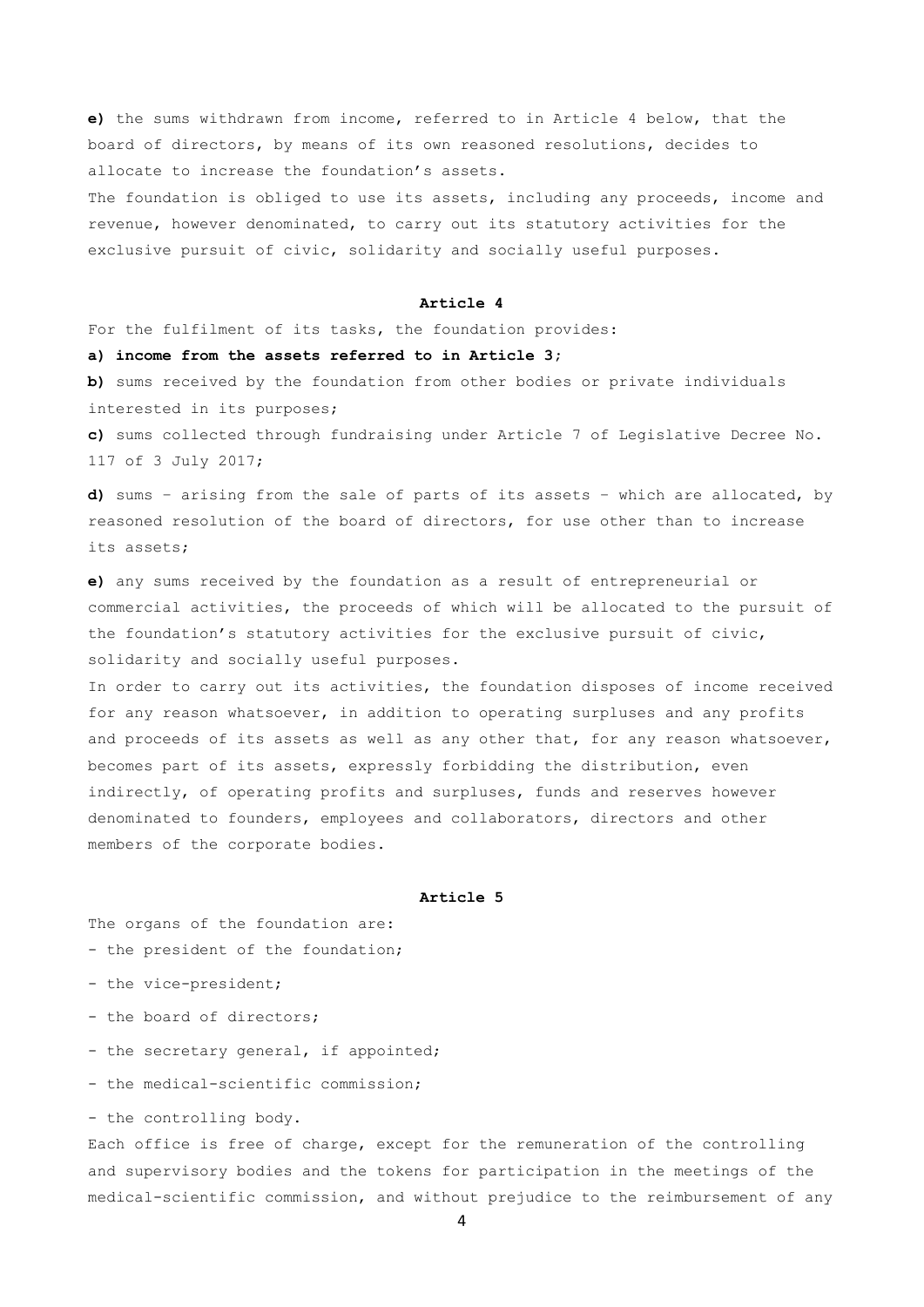out-of-pocket expenses incurred in the performance of the office or by specific resolution of the board of directors. This is also without prejudice to the right of the board of directors to deliberate the allocation of remuneration to individual board members for specific tasks.

### **Article 6**

The board of directors includes between seven and 15 members, according to the number to be decided by the board itself, which, in this regard, will decide with the presence and favourable vote of at least two thirds of its members. The members of the board of directors hold office for three financial years or for a different period established at the time of their appointment, which expires on the date of the shareholders' meeting called to approve the financial statements for the last financial year of their office, and may be re-elected. In any case, the outgoing directors retain the powers of administration until the date of appointment of the new board of directors.

The number of members may be increased up to 15, through co-optation by the board of directors, which, in this regard, shall decide with the presence and favourable vote of at least two thirds of its members.

Should the number of members of the board of directors fall below seven, the board may be convened by the president or, in his stead, by the secretary general, if appointed, or by the eldest director, for integration. The term of office of the new members shall coincide with that of the members already in office, so that the entire administrative body will be renewed at the same time.

If, due to resignation or any other cause, the number of members of the board of directors is reduced to fewer than five, the entire board of directors shall be deemed to have lapsed and the president or, in his stead, the secretary general, if appointed, or the eldest director, shall immediately convene the board itself, for the appointment of the new administrative body. Until the acceptance of the office by the new administrative body, the lapsed board will only have the power to perform ordinary administrative actions.

If the co-opted person does not accept the office in writing within 15 days of being informed by the president of the foundation, he shall be deemed to have refused it.

Should the maximum number of board member positions be filled, it must be ensured that at least one of them, in addition to the vice-chairman, is chosen from among persons who have held positions in non-profit organizations that, by statute, are dedicated to issues related to genetic diseases. The board of directors has all the powers necessary for the ordinary and extraordinary administration of the foundation.

In particular, the board of directors may:

- prepare programmes and guidelines for the management of the foundation;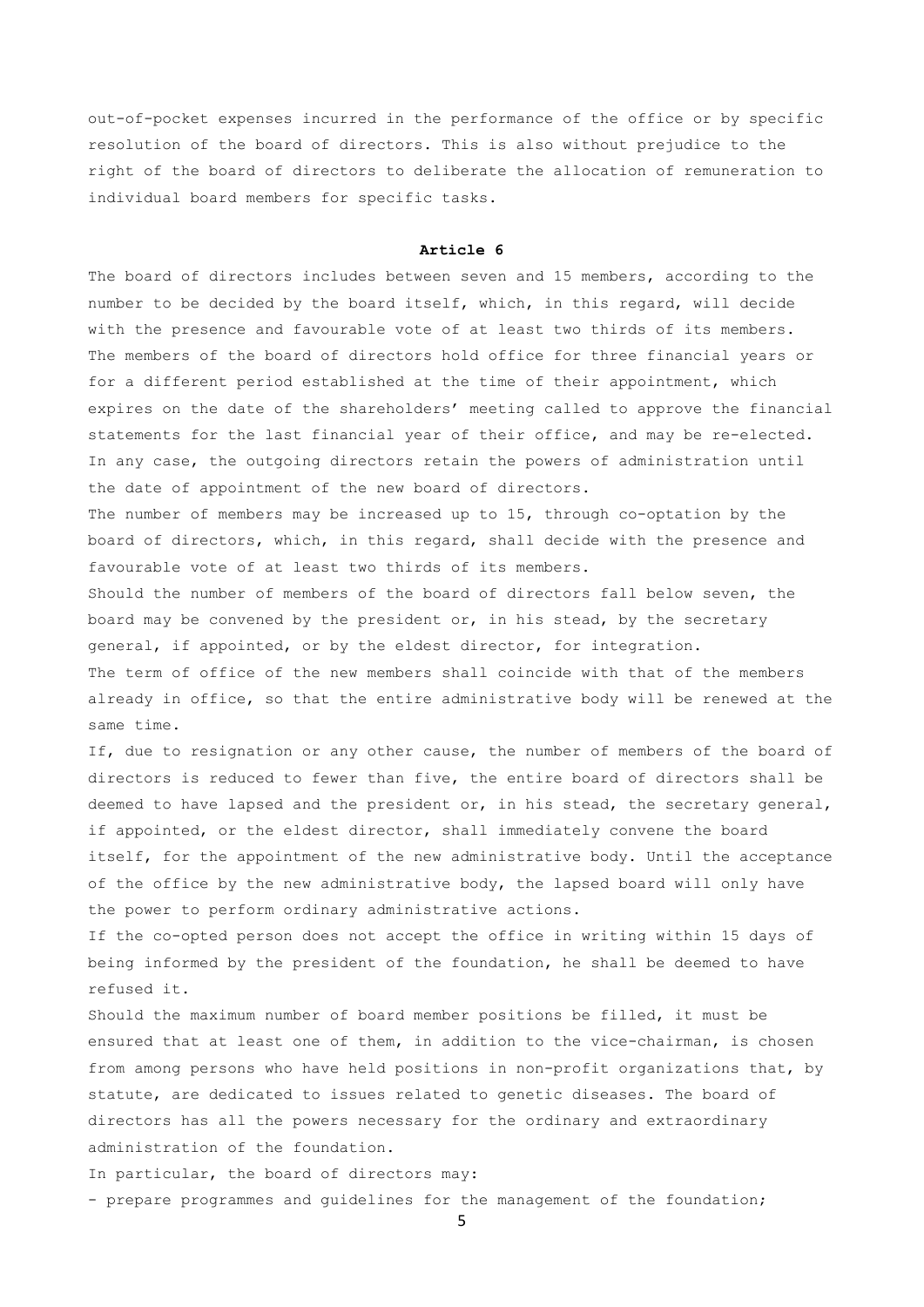- if it deems it appropriate, invite to its meetings, through the chairman, experts (both internal and external to the medical-scientific commission) of the highest standing in the field of biomedicine, who may provide non-binding guidance opinions for the board of directors; representatives of the organizational and administrative offices in order to receive clarifications and information on management activities, or external consultants that it deems useful for the work of the board of directors. The presence of such persons is conditional on their acceptance by two thirds of the board of directors;

- deliberate on the acceptance of donations, gifts and legacies;

- deliberate on contributions, subsidies and collaboration to be given to the initiatives of other bodies, which correspond to the foundation's aims;

- enter into agreements on the use of contributions;

- verify the use of the contributions granted;

- ratify acts of extraordinary administration to be carried out by its president or a person delegated by him in cases of unavoidable necessity and urgency;

- determine the guidelines and signature powers for the management of current accounts and banking operations;

- delegate all or part of its powers and functions, including those of an exclusively advisory nature, to one or more of its members, even severally, with the exception of the powers indicated below;

- appoint directors and attorneys for the performance of certain acts or categories of actions, determining their duration and powers;

- identify, on the basis of the contents of Ministry of Labour and Social Policies Decree No. 107 of 19 May 2021, the activities other than those of general interest that can be carried out by the foundation. In the aforementioned cases, the managing directors, directors and attorneys have the power to represent the foundation within the limits of the powers conferred on them.

The following matters fall within the exclusive competence of the board of directors and cannot be delegated under any circumstances: the amendment of the articles of association and/or memorandum of association, dissolution of the foundation, appointment of members and indication of the guidelines for the functioning of the medical-scientific commission, and approval of the budget and final accounts, as well as the social balance sheet.

It must be convened at least twice a year (the first time to approve the financial statements and the balance sheet, and the second time to approve the budget) and, in addition, whenever the president deems it appropriate, or it is requested by at least one third of its members.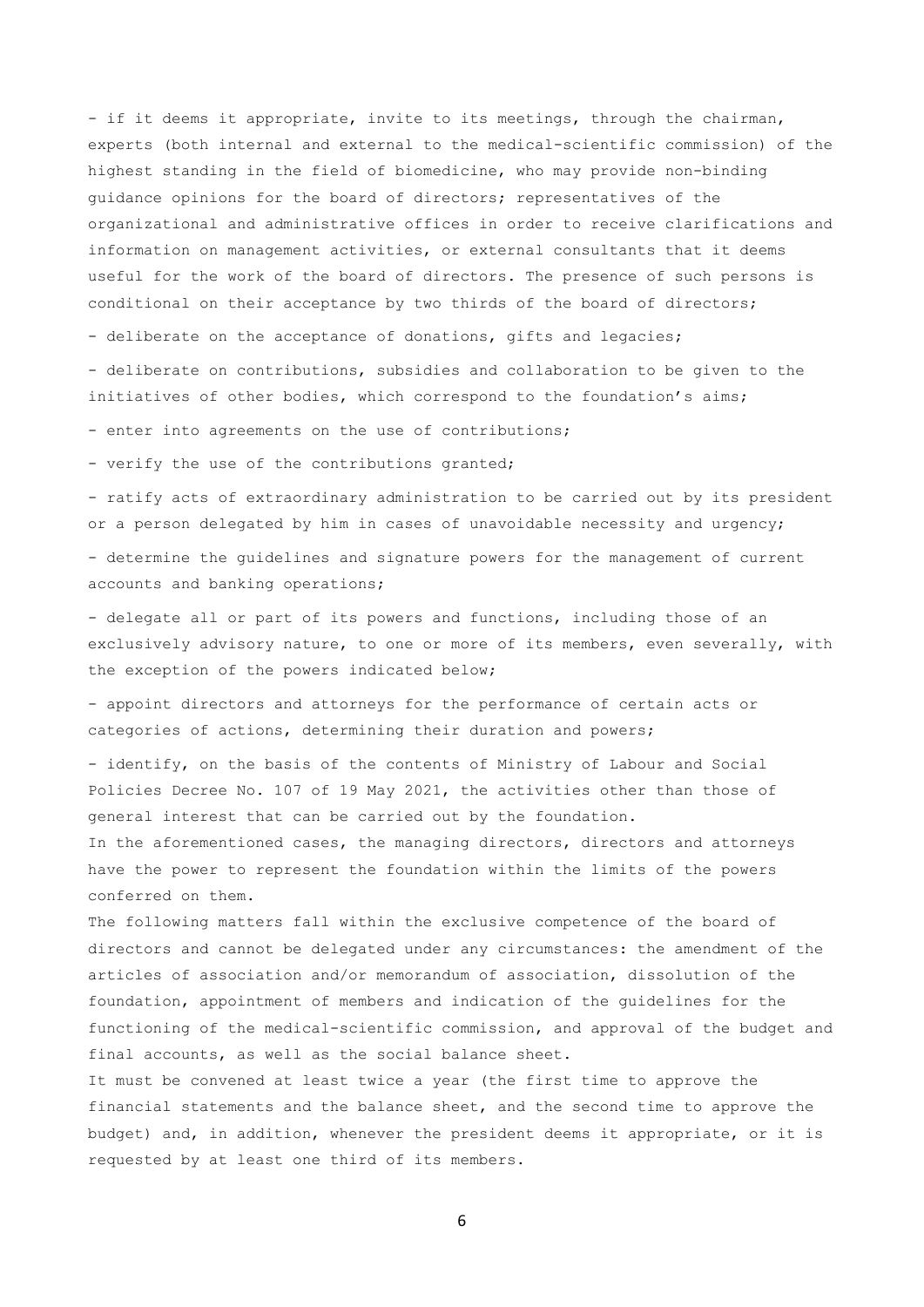For resolutions of ordinary administration, the board of directors is validly constituted with the presence of at least half of its members and the resolution is valid if taken by a majority of those present, when this statute does not require qualified majorities; in the event of a tie, the president's vote shall prevail. For acts of extraordinary administration, the resolution is valid if taken by a two-thirds majority of the members of the board of directors. Resolutions of extraordinary administration include those relating to the appointment of the president, the medical-scientific commission or members of the board of directors; amendments to the articles of association and/or memorandum of association; the devolution of assets; and the dissolution of the foundation if its purpose becomes impossible or of little use or if the assets become insufficient or, in general, when the causes of extinction envisaged by Article 27 of the Italian Civil Code occur.

Meetings of the board of directors may also be held by teleconference and videoconference.

In this case, the president, or in his absence, the vice-president, must verify the presence of the quorum for the valid constitution of the meeting, identifying, personally and with certainty, all the participants connected by teleconference or videoconference, and ensure that the audiovisual instruments allow them, in real time and continuously, to follow the discussion and intervene in the discussion of the topics.

Meetings of the board of directors may also be held outside the municipality where the foundation's registered office is located, but must in any case take place with the simultaneous presence in the same location as the president, or in his absence, the vice-president, and the secretary in charge of taking minutes.

The board of directors shall be convened by the chairman by means of a notice containing the date, time and place of the meeting and the list of items to be discussed, to be sent by any means suitable to ensure proof of receipt, with at least eight days' notice and, in the event of urgency, the board of directors shall be convened, in the same manner, with at least 24 hours' notice.

### **Article 7**

The president of the foundation is appointed by a two-thirds majority of the members of the board of directors, holds office for three financial years, or for a different term that may be established upon appointment, and may be reappointed. In any case, the president's term of office shall coincide with that of the members of the board of directors already in office, so that the entire governing body and its president shall be renewed at the same time. If the person appointed as chairman is not already a member of the board of directors, he/she must first be co-opted to the board of directors. The president of the foundation is also chairman of the board of directors.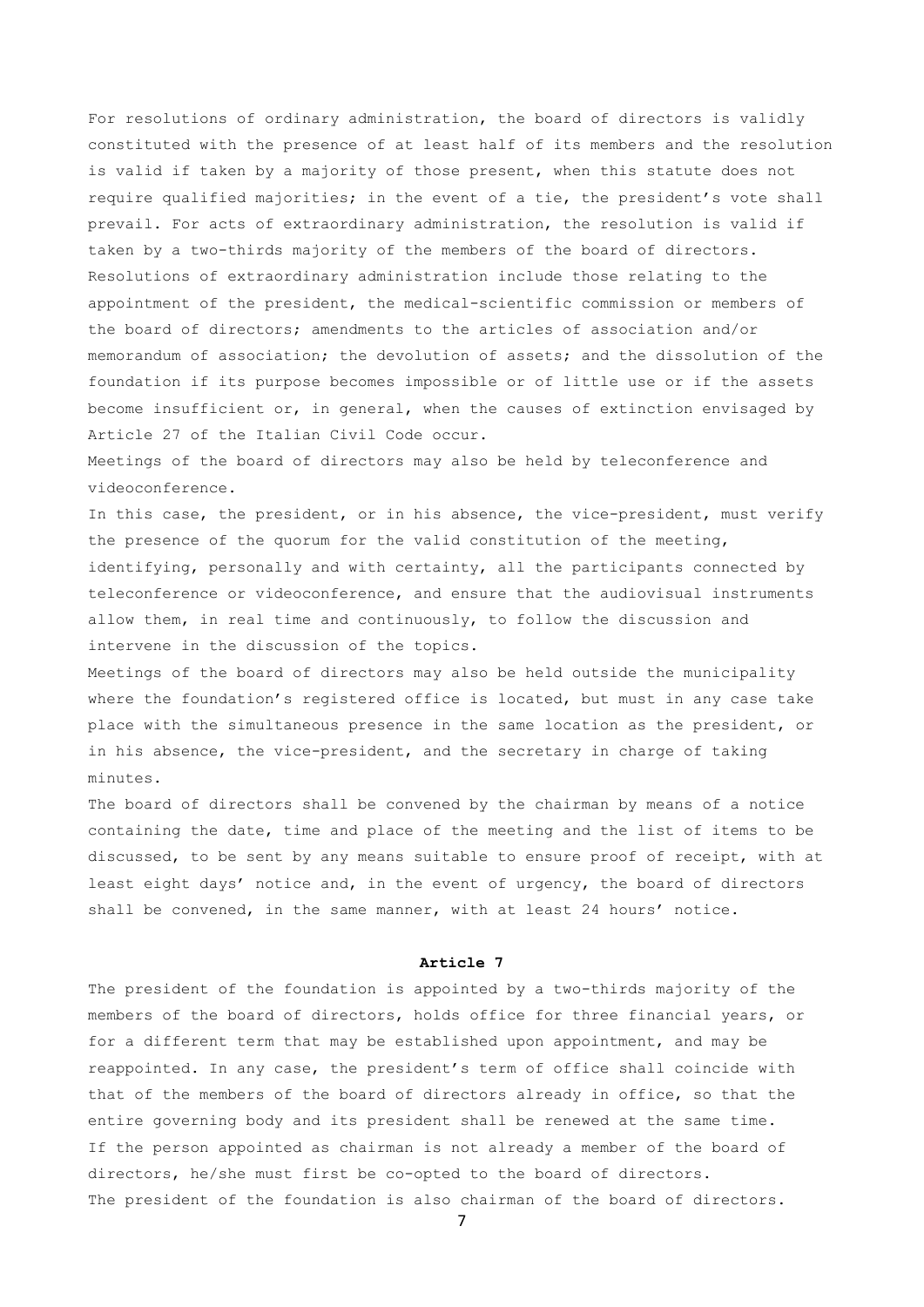The president has all powers pertaining to ordinary administration. Within the scope of all the powers vested in him, the president may appoint attorneys and determine their powers and delegate to persons within his organizational and administrative departments.

The president is the legal representative of the foundation both vis-à-vis third parties and in court.

The president:

- convenes and chairs the board of directors, proposing the matters to be discussed at the respective meetings;

- oversees the smooth administrative running of the foundation;

- ensures the execution of the resolutions of the board of directors with the help of the secretary general, if appointed, or of special attorneys;

- in cases of urgency and necessity, adopts acts of extraordinary administration within the competence of the board of directors, subject to ratification by the latter at its next meeting.

The president's signature certifies the existence of urgency and necessity for the adoption of the act of extraordinary administration in place of the board of directors.

The vice-chairman is appointed by a majority of the members of the board of directors from among its members, serves for three financial years, or for such other term as may be determined at the time of appointment, and may be reappointed.

In any case, the term of office of the vice-chairman shall coincide with that of the members of the board of directors already in office.

The vice-president has the task of deputizing for the president in all cases of the latter's temporary unavailability and absence.

The signature of the vice-president attests the impediment (unavailability and absence) of the president.

The president and vice-president are domiciled for office at the foundation's headquarters.

## **Article 8**

The board of directors may, if it is deemed necessary for a better management of the foundation, appoint from among its members a secretary general, with a resolution adopted by an absolute majority of the members in office, whose task is to ensure the execution and fulfilment of the resolutions of the board of directors.

For these tasks he has fully delegated authority, including the power to appoint attorneys for individual actions or categories of acts. The secretary general, within the guidelines of the board of directors, has all

8

the powers pertaining to ordinary administration and supervises all the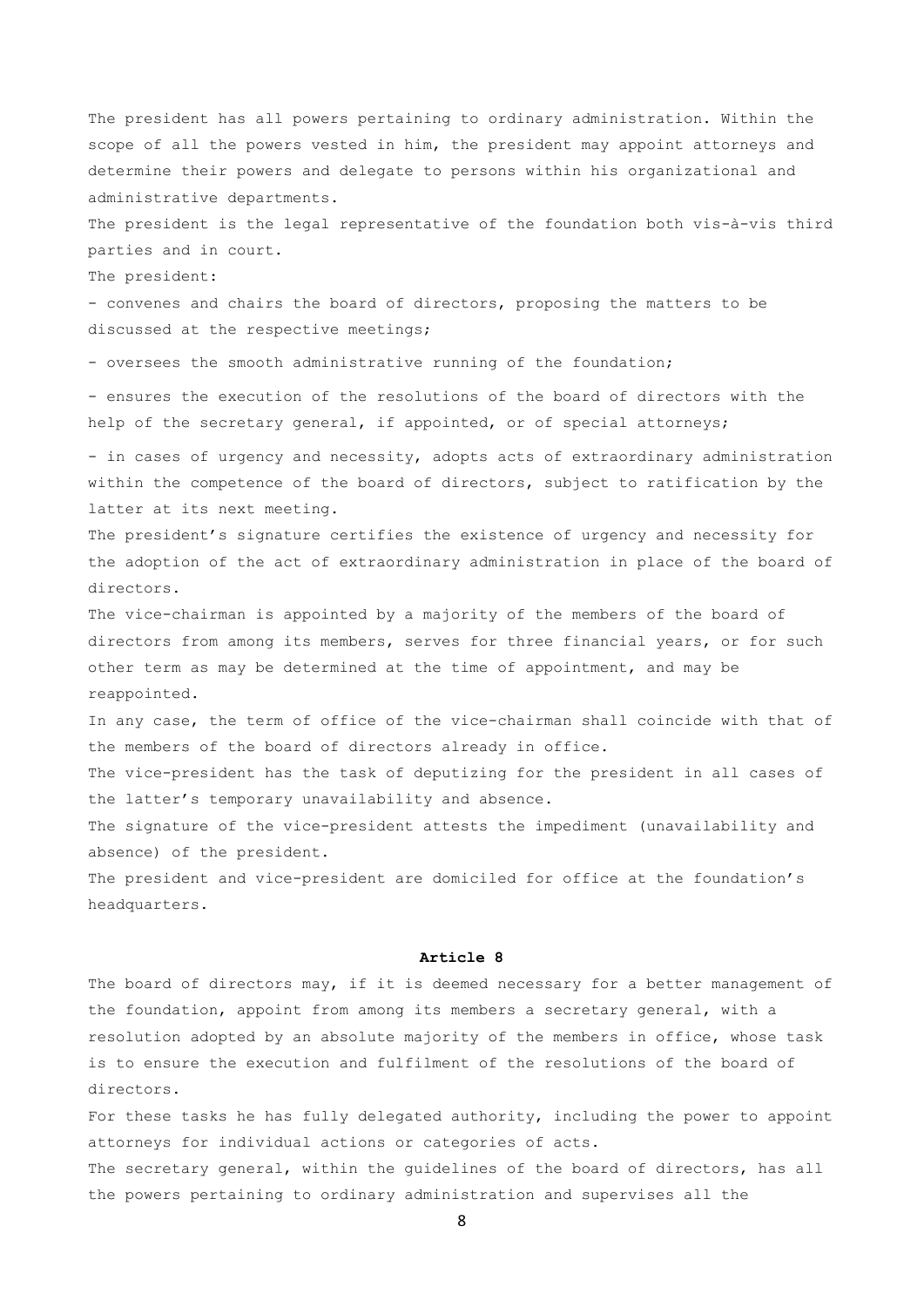activities of the foundation's administrative and organizational structures. Should the secretary general leave office, a successor will be appointed by the board of directors, which must decide with an absolute majority of the members in office.

# **Article 9**

The foundation avails itself of the medical-scientific commission for all matters concerning the opinions referred to in Article 2 of these articles of association.

The members of the medical-scientific commission, including the president and vice-president, are appointed by the board of directors. The term of office of the members of the medical-scientific commission is four years. The president and vice-president are appointed by the board of directors from among the current members of the commission. The term of office of the chairman and vicechairman is two years. In the event of an appointment at the end of the term of office, the term of office of the chairman and vice-chairman on the medicalscientific commission may be extended for a maximum of two years. The medical-scientific commission is made up of Italian and/or foreign experts in the biomedical field and has the task of assessing the research projects submitted by the foundation in order to formulate opinions on their validity and innovativeness in the field of diseases of genetic origin. Evaluations may be conducted by all or some of the members of the medicalscientific committee, depending on the number of proposals to be considered and/or the areas of expertise. Depending on the type of proposal to be assessed,

the medical-scientific committee may be supported by ad hoc recruited external experts. For particular funding initiatives, the foundation may make use of additional technical commissions.

The opinions expressed by the medical-scientific commission are binding only for the definition of the ranking of funding priorities, and the board of directors will proceed to allocate funds on the basis of these views. The president or the secretary general, if appointed, may allocate funds and activate research projects, subject to subsequent ratification by the board of directors, provided this is done in accordance with the guidelines issued by the board of directors.

### **Article 10**

The financial year shall open on 1 January and close on 31 December of each year. The budget, the balance sheet and the social budget shall refer to these periods. The balance sheet and the social balance sheet, prepared by the administrative offices, shall be examined by the controlling body, referred to in Article 11 below, and by the external auditor or auditing company, referred to in Article 12 in order to obtain their respective and expected reports and certificates. No later than six months after the end of the financial year, the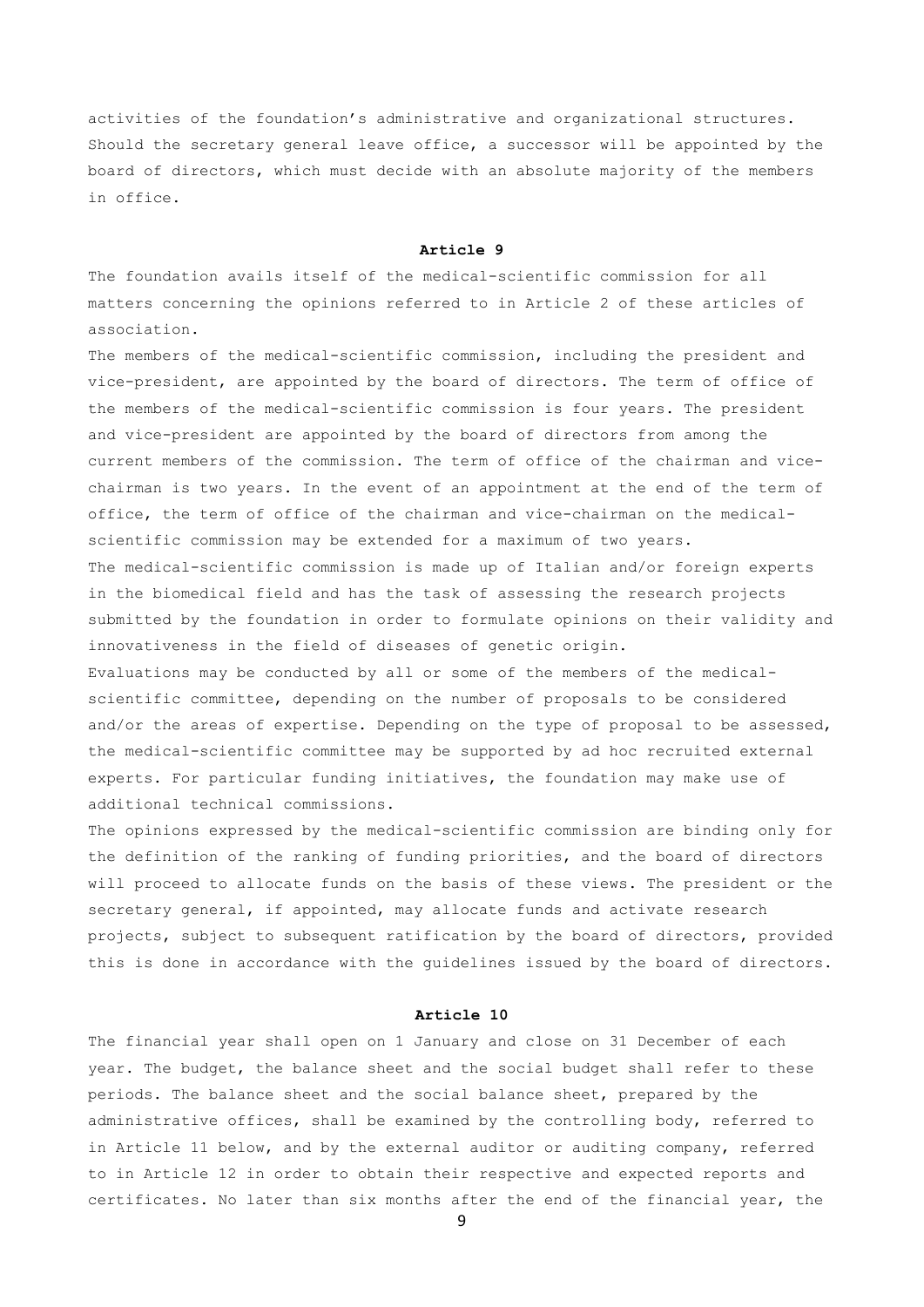president, the secretary general, if appointed, a delegated director or the administrative and financial director shall submit to the board of directors the final balance sheet and the financial statements, together with the reports and certificates of the controlling body and the external auditor or the auditing company.

Where the law does not provide for it, the board of directors, having heard the opinion of the controlling body and the external auditor or the auditing company, shall indicate which accounting records are to be adopted in order to guarantee an orderly and transparent management of the foundation's economic and financial activities. For public fundraising, pursuant to Article 87, paragraph 6 of Legislative Decree No. 117 of 3 July 2017, a specific statement of income and expenditure for each of the celebrations, anniversaries or awareness campaigns will be prepared and included in the final budget.

### **Article 11**

The controlling body consists of three regular members and two alternates, pursuant to Article 2397 of the Civil Code. The regular and alternate members of the controlling body are appointed by the board of directors by a two-thirds majority vote.

Article 2399 of the Italian Civil Code applies to the members of the controlling body and they must be chosen from the categories of persons referred to in the aforementioned Article 2397.

The controlling body supervises and verifies during the financial year, at least on a quarterly basis, the management of the foundation. In particular, the controlling body monitors compliance with the law and the statute, respect for the principles of proper administration and, specifically, the adequacy of the administrative and accounting organizational structure adopted by the foundation and its actual functioning, in addition to examining the final balance sheet prepared by the administrative offices in order to prepare the relative report. The controlling body also performs tasks to monitor compliance with the civic, solidarity and socially useful purposes, with particular regard to the provisions of Articles 5, 6, 7 and 8 of Legislative Decree No. 117 of 3 July 2017, and certifies that the social report has been drawn up in accordance with the guidelines set out in Article 14 of the same decree.

The controlling body also monitors compliance with the principles of proper administration, with reference to the provisions of Legislative Decree No. 231 of 8 June 2001, in compliance with the competences of the specific supervisory body where established. The controlling body remains in office for three financial years, expires with the approval of the financial statements for the third financial year of office and may be re-elected for a further two terms. The members of the controlling body attend the meetings of the board of directors. Members of the controlling body who do not attend two consecutive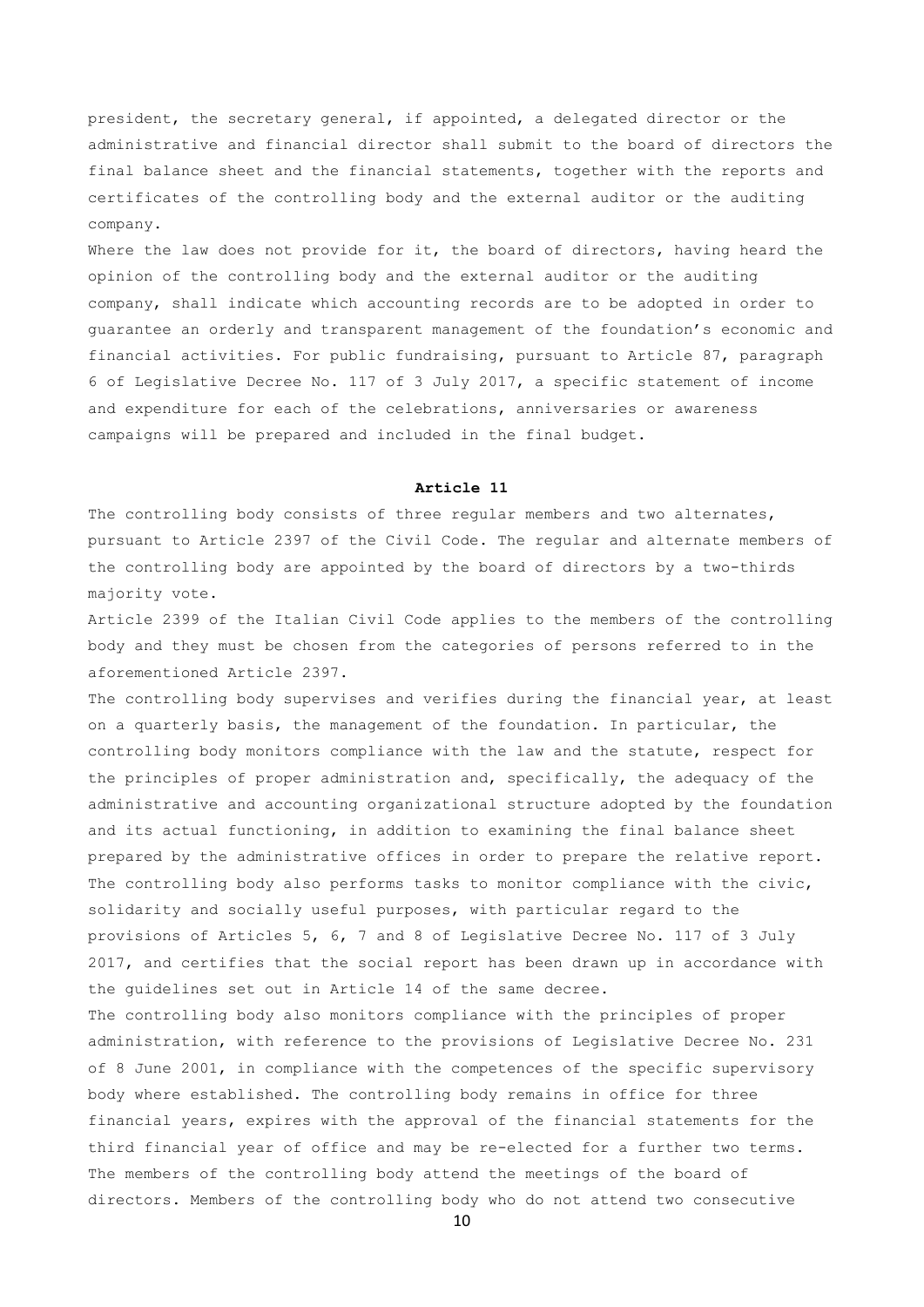meetings of the board of directors during a financial year without a justified reason shall forfeit their office.

### **Article 12**

The task of ascertaining that the accounting records are properly kept is entrusted to an external auditor or an auditing company, who is chosen from among those entered in the register of statutory auditors set up at the Ministry of Justice and appointed by the board of directors.

In particular, the auditor or the auditing company:

- verifies during the financial year, at least quarterly, the regularity of the company accounts and the correct recording in the accounting records of the management events, as well as the commitments undertaken and their financial coverage;

- verifies whether the financial statements correspond to the entries in the books and records and whether they are in accordance with the rules governing them;

- expresses an opinion on the annual accounts in a report.

The Auditor or Auditing Company is appointed for three financial years and ceases to hold office upon approval of the financial statements for the third financial year of office and may be re-elected for a further two terms.

### **Article 13**

The foundation is established with no time limitation.

The foundation resolves to wind up, with the majorities provided for in Article 6 of the statute, if its purpose becomes impossible or of little use or if its assets become insufficient and in general when the causes of extinction provided for in Article 27 of the Civil Code occur.

In the event of its extinction or dissolution, the foundation's residual assets shall be devolved, subject to the positive opinion of the office pursuant to Article 45, paragraph 1 of Legislative Decree No. 117 of 3 July 2017, and unless otherwise required by law, to other third-sector entities in accordance with the provisions of the board of directors. Should the foundation be liquidated for any reason, the board of directors shall appoint three liquidators who may be chosen from among the members of the board of directors.

# **Article 14**

For all matters not provided for in these articles of association, reference is made to the provisions of Legislative Decree No. 117 of 3 July 2017 and the provisions of the Civil Code, as well as the applicable laws on the subject.